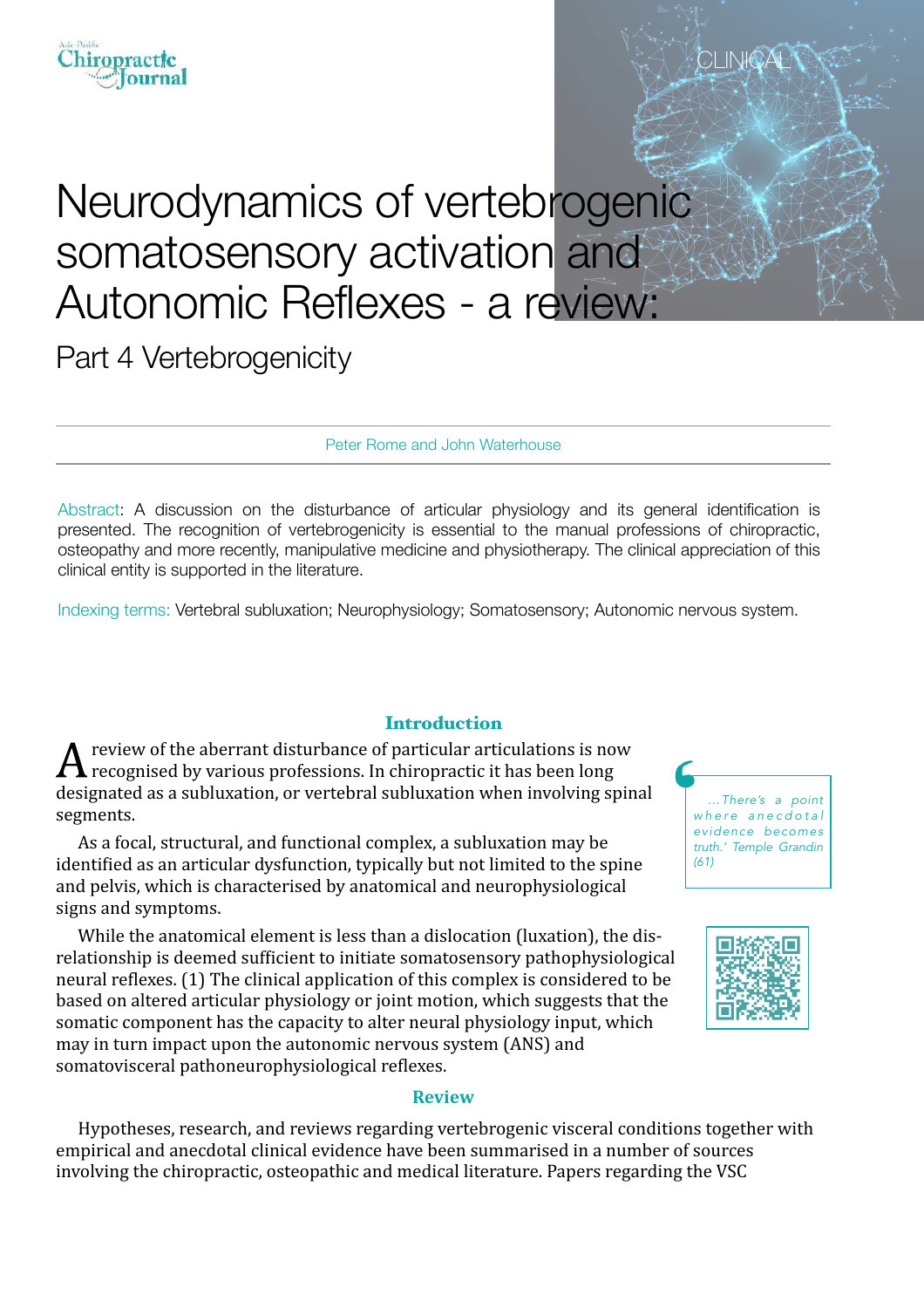hypotheses  $(2)$  have been offered by Bolton,  $(3, 4)$  Budgell,  $(5, 6)$  Henderson,  $(14)$  Haavik,  $(12)$ Sato (19) and others.(7, 8, 9, 10, 11, 13, 15, 16, 17, 18, 20, 21, 22)

Generally, chiropractic consultations involve patient care of subluxations involving spinal segments. However, other articulations may also be presented for correction. Traditionally there are four primary elements of subluxations:  $(23, 24)$ 

- 1. Neurophysiological dysfunction particularly involving somatosensory activation and aberrant reflexes. These include somato-autonomic, somatosensory, somatosympathetic, somata-parasympathetic, and somatovisceral reflexes. For example, the articular disturbance may include referred pain such as sciatica, intercostal neuralgia or cervicogenic headaches.
- 2. Articular dysfunction altered joint physiology hypermobility, hypomobility, aberrant movement. Segmental fixation is a common example which may be determined on examination, palpation, and functional radiographic studies.
- 3. Altered juxtaposition of articular surfaces except in the case of a neutral fixation. Displacements are not always demonstrable radiologically depending on the degree of translation.
- 4. Alleviation of symptoms following adjustive intervention would suggest confirmatory empirical evidence.

### The vertebral adjustment is defined here as:

The spinal adjustment is the advanced form of refined manual or instrument intervention directed to restoring joint and neural physiology of an articular subluxation and ameliorate associated signs and symptoms.

At times, the concept of the subluxation seems to be confined to only the somatic element of osseous displacement. An articulation on a dry skeleton could be viewed in such a limited light as purely an osseous displacement, without other ramifications. This is appreciably different when it is considered as a limited static and kinetic dis-relationship of articulations with neural ramifications. This somatic concept tends to overlook the integrated influence upon activated neural physiology within an SAV triad. In effect, it may be construed as a purely osseous disturbance, without consideration of the effect on joint mechanoreceptors or other sensory receptors in the surrounding holding elements. In addition, the sensory input to the ANS from surrounding vascular, neural and soft tissue elements, must also contribute to centralisation of the neural input.  $(25)$ 

While subluxations are reported in the medical literature, they are often regarded as purely physical osseous displacements, without somatosensory or autonomic considerations. The omission of reference to neural involvement can be rather misleading. Seldom is there a differentiation as to a degree of subluxation, or the stage at which it may become a luxation or clinically significant. Cailliet devotes a whole chapter to subluxations in one of his texts -'Subluxations of the cervical spine including the "whiplash" syndrome.' He notes 'derangement of the *opposing joint surfaces'* and also states that '*definite signs and symptoms may exist in the presence of "negative" X-rays.*' (26)

The 'displacement only' model appears to be based solely on localised cervical discomfort and radiological displacement criteria, as in *Grisel's Syndrome*. Aberrant dysfunction does not appear to be a common consideration, unless in acute or subacute instability under conventional care. As a dysfunction (hyper, hypo mobility or aberrant movement) an attitude of *if you can't see it, it doesn't exist* is unscientific and irrational. One cannot visually 'see' a headache or myopia, but they are recognised as conditions.  $(27)$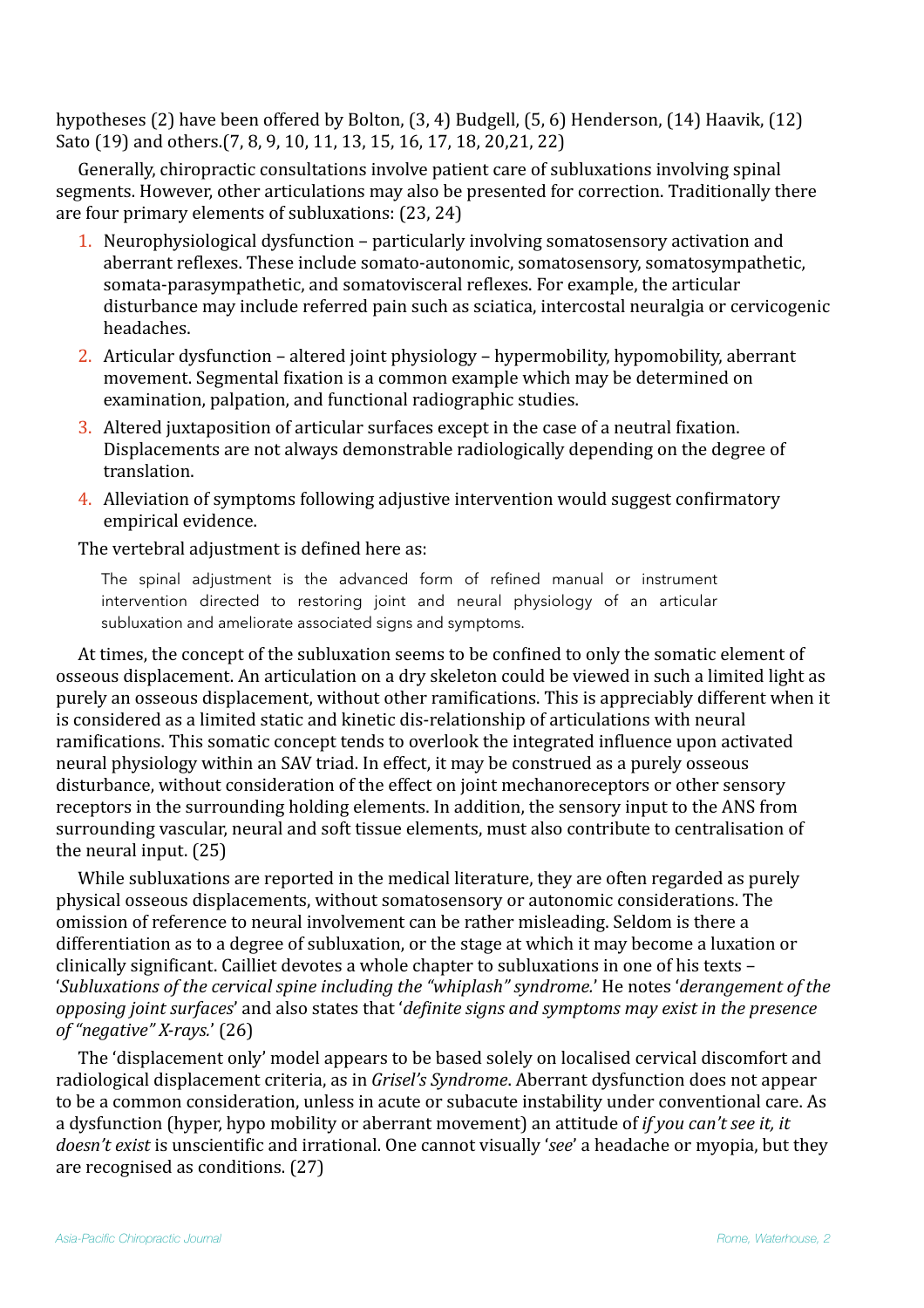As a form of tacit recognition for this concept, the VSC has historically been identified under various terms in medical literature, as well as that of the other manipulative sciences. In adopting these terms, the professions have effectively recognised and clinically noted and published awareness of the physiological responses and potential effects attributed to vertebrogenic associations. 

The reversal, removal or moderation by manipulative remediation of the contributing somatic element, may be seen as a direct way to potentially modify an aberrant subluxation-related somatovisceral reflex involving the ANS.

The Australian medical doctor Murtagh, has adopted the term *spinal dysfunction* for identifying this same lesion. That broad term may be seen as alluding to aberrant function but does not imply all the other factors of the vertebral complex. This nomenclature compares with one adopted by Seaman and Winterstein in 1997 when they nominated the term joint complex dysfunction. (11, 13, 16, 28, 29, 30, 31, 32, 33, 34, 35, 36, 37, 38)

In consideration of joint motion, the chapter titled *Pathophysiology and clinical aspects of the motor segments* by Schmorl and Junghanns (39) lists further subheadings examining pathophysiology of the articulations between the motor segments and the intervertebral foramina and inefficient motor segment (Intervertebral insufficiency). Given that normal joint motion is termed joint physiology, (40)the term pathophysiology of articulations is appropriate.

Schmorl and Junghanns essentially allude to intervertebral dysfunction (the equivalent of a chiropractic subluxation or VSC), and the ramifications associated with them. Their discussion on the effect of these additional stimuli and associated spondylogenic symptoms and syndromes, covers a wide range of Somatic Autonomic Visceral disorders that are too numerous to mention in this dissertation. Many of the cited references supporting these are in the German language, making accessibility problematic.

Further recognition of the VSC hypotheses is offered in the medical text by Schmorl and Junghanns as noted in the following extracts from their authoritative volume - *The Human Spine In Health And Disease* (39):

- ▶ 'Like any other joint, the motor segment may become locked.....As a result of recent experience, *there is no doubt that the causes for such disturbances are located in the motor segment.*' (p 221-222)
- ▶ 'The motor segment can suffer in its entirety substantial injury without bone involvement. *These are primarily subluxations ...'* (p 250)
- ▶ 'Slight traumatic functional disturbances...are almost always reversible.' (p 251)
- ▶ '*Painful limitation of motion'* (p 251)
- ▶ '*Stiffening of the involved segment*.' (p 251)
- '*Articular locking is also possible in the spinal articulations.'* (p 376)
- ▶ '*Spondylogenic hypotonic functional disturbances in the intestinal tract'* (p 219)
- ▶ '*Spondylogenic-vascular in origin*.' (p 219)
- ‣ '*Gynaecologic vertebral syndrome*' (p 219)
- ▶ 'Disturbances have been traced ...to an impairment of the autonomic nervous system frequently *connected with spondylogenic symptoms ...'* (p 218)
- ▶ 'Various other relations exist between the sequelae of intervertebral instability and the autonomic nervous system that cause transmitted spondylogenic syndromes.' (p 218)

Ralston differentiates a physiological subluxation from a pathological subluxation in the paediatric cervical spine, but it is suggested that a pathological subluxation would more likely be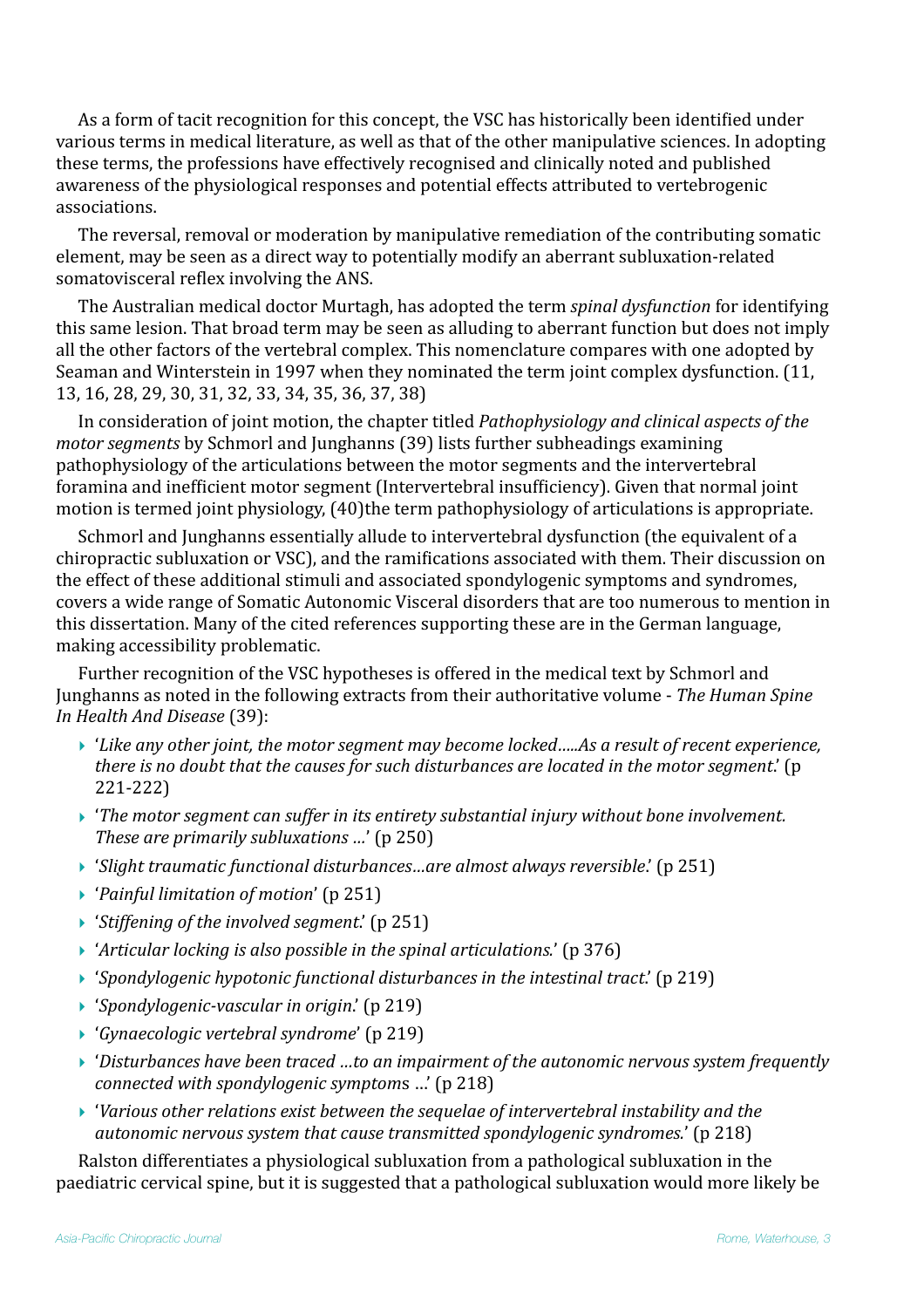deemed a luxation. He does however differentiate between a physiologic anterior subluxation and a pathologic subluxation.  $(41)$ 

Maile and Siongo describe a fixation form of subluxation where vertebrae become *'fixed in a* position normally achieved during rotation' - dysfunction. However, they regard this as a 'rare *disorder'*. On the other hand, chiropractors and manual therapists would find this to be a common presentation with segmental fixation within the readily recognised normal range of articular physiology. There is evidence to indicate that facet fixation leads to joint degeneration. This has the potential for further somatosensory noxious reflex activity. (11, 13, 16, 42, 43, 44, 45, 46, 47, 48, 49, 50, 51, 52, 53, 54, 55, 56, 57, 58, 59, 60)

From the 1950s, some medical doctors - particularly in Europe, began adopting the established chiropractic and osteopathic vertebrogenic concepts. This involvement has continued almost exclusively in Europe (See Part VI of this series, European Medical Reports). These reports provide an extract from a range of published medical papers involving the manual manipulative management of a range of somatovisceral conditions. There does not seem to be the same degree of interest in the English language medical publications. The geographical contradictions in the application of medical science with clinical outcomes involving spinal manipulation are noted but are hard to reconcile.

#### **Conclusion**

Evidence relating to the subluxation is contained in the literature. Much of that evidence is drawn from medical literature. As a manual/mechanical, restorative, procedures, the clinical outcomes are recorded largely as case reports are anecdotal

*'There's a point where anecdotal evidence becomes truth.'* Temple Grandin (61)



**John D Waterhouse** DC, FACC Private practice, Melbourne

*Cite:* Rome P. Waterhouse JD. Neurodynamics of vertebrogenic somatosensory activation and Autonomic Reflexes - a review: Part 4 Vertebrogenicity. Asia-Pacific Chiropr J. 2021;1.4. URL [apcj.net/papers-issue-2-4/](http://apcj.net/papers-issue-2-4/#RomeWaterhousePart4Vertebrogenicity) [#RomeWaterhousePart4Vertebrogenicity](http://apcj.net/papers-issue-2-4/#RomeWaterhousePart4Vertebrogenicity)

RomeWaterhousePart4Vertebrogenicity

#### **References**

- 1. Walton S. The complete chiropractor. RJ Watkins DC, PhC, FICC, DACBR. Ashville NC: The Institute Chiropractic.2017:297.
- 2. Senzon S. The chiropractic vertebral subluxation. Parts 1 -10. J Chiropr Humanit. 2018;25C:10-168,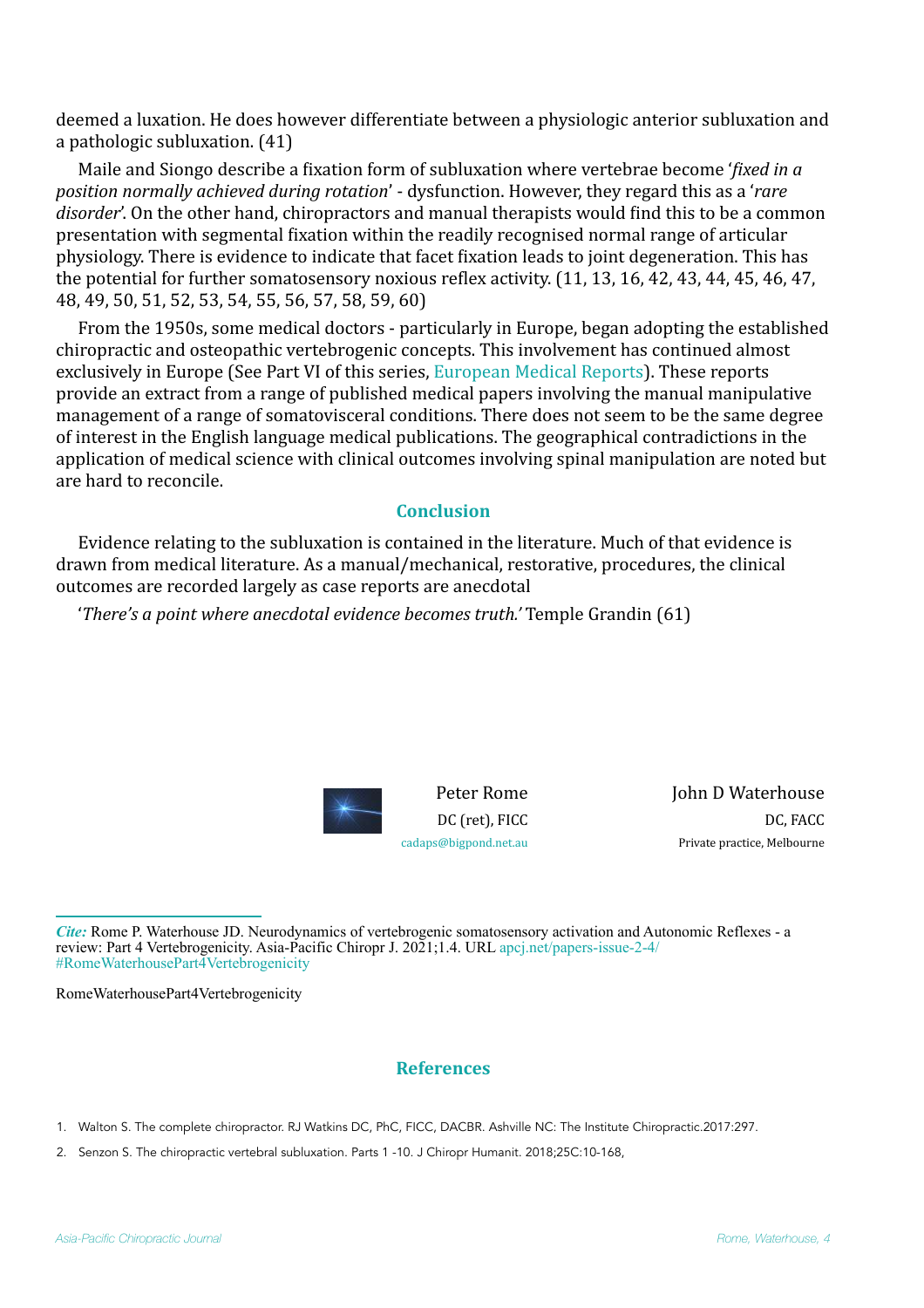- 3. Bolton P, Budgell B, Kimpton A. Influence of innocuous vertebral neck movement on the efferent innervation of the adrenal gland in the rat. Auton Neurosci. 2006;124(1-2):103-11.
- 4. Bolton P, Budgell B. Visceral responses to spinal manipulation. J Electromyog Kinesiol. 2012;22(5):777-84.
- 5. Budgell BS, Sato A. Modulations of autonomic functions by somatic nociceptive inputs. Chapter 29. In: Progress in Brain Res. 1996;113:525-539
- 6. Budgell BS. Modulation of visceral function by somatic stimulation. Chapter 4. In: King HH, Jänig W, Patterson MM. The science and clinical application of manual therapy. Edinburgh: Churchill Livingstone.2011;71-83
- 7. Carnevali L, Lombardi L, Fornari M, Sgoifo A. Exploring the effects of osteopathic manipulative treatment on autonomic function through the lens of heart rate variability. Neurosci. 2020; <https://doi.org/10.3389/fnins.2020.579365>.
- 8. Cramer G, Budgell B, Henderson C, Khalsa P, Pickar J. Basic science research related to chiropractic adjusting: The state of the art and recommendations revisited. J Manipulative Physiol Ther. 2006;29(9):726-61.
- 9. DeStefamo LA. Greenman's principles of manual medicine. 5th ed. Philadelphia: Lippincott Williams Wilkins;2016;520pps
- 10. Galindez-Ibardengoetxea X, Setuain I, Andersen LL, et al. Effects of cervical high-velocity low-amplitude techniques on range of motion, strength performance, and cardiovascular outcomes: a review. J Altern Complement Med. 2-17;23(9):667-675.
- 11. Gatterman MI. Foundations of chiropractic subluxation.. 2nd ed. St. Louis, Miss. Elsevier Mosby; 2005;609pps.
- 12. Haavik H. Somatovisceral dysfunction and heart rate variability. Lecture series. https://chirosacademy.com/somatovisceral-dysfunctionand-heart-rate-variability/
- 13. Haldeman S. Principles and practice of chiropractic. 3rd edn. New York: McGraw-Hill Medical: 2004:1248pps.
- 14. Henderson CN. The basis for spinal manipulation: chiropractic perspective of indications and theories. J Electromyogr Kinesiol. 2012;22(5):632-642.
- 15. Lantz CA. Immobilisation degeneration and the fixation hypothesis of chiropractic subluxation. Chiropr Research J 1988;1(1):21-46
- 16. Leach RA. The chiropractic theories, principles and clinical applications. 3rd edn. Baltimore: Williams & Wilkins. 1994.
- 17. Pickar JG. Neurophysiological effects of spinal manipulation. Spine J. 2002;2(5):357-71.
- 18. Redwood D, Cleveland CS. Fundamentals of Chiropractic. St Louis, Mosby.2003
- 19. Sato A, Sato Y, Schmidt RF. The impact of somatosensory input on autonomic functions. Reviews of Physiology Biochemistry and Pharmacology. Ed. Blaustein MP et al. Berlin. Springer-Verlag. 1997;130:328. ISBN 3-540-61742-0
- 20. Sato A, Schmidt RF. The modulation of visceral function by somatic afferent activity. Japan J Physiology. 1987;37(1):1-17.
- 21. Seaman DR, Faye LJ. The vertebral subluxation complex. In: Gatterman MI Foundations of chiropractic subluxation. St Louis. Elsevier Mosby. 2005;195-226
- 22. Wirth B, Gassner A, de Bruin ED, et al. Neurophysiological effects of high velocity and low amplitude spinal manipulation in symptomatic ANS asymptomatic humans: a systematic literature review. Spine. 2019;44(15):E914-E926.
- 23. Rosner AL. Chiropractic identity: a neurological, professional, and political assessment. J Chiropr Humanit. 2016;23(1):35-45.
- 24. Rosner AL. Getting down to brass tacks: The neurophysiology of spinal manipulation. Dynamic Chiropr. Canada. 2015;8(6). http:// www.dynamicchiropractic.ca/mpacms/dc\_ca/columnist\_other\_articles.php?id=1591.
- 25. Demetrios J. Post-traumatic upper cervical subluxation visualized by MRI: a case report. Chiropr Osteop 200715:20 [https://doi.org/](https://doi.org/10.1186/1746-1340-15-20) [10.1186/1746-1340-15-20](https://doi.org/10.1186/1746-1340-15-20)
- 26. Cailliet R. Neck and arm pain. Philadelphia. FA Davis Co. 1967;61-85
- 27. Lulo AD, Goldstone RA. Rotatory subluxation of the atlas on the axis. JACEP 1976;5(7):523-524.
- 28. Murtagh J. Spinal dysfunction. Murtagh's General practitioner. 6th ed. Sydney McGraw-Hill. Chapter 24. 2015.
- 29. Rome PL, Waterhouse JD. Evidence informed vertebral subluxation -= a diagnostic and clinical imperative. J Phil Principles Prac Chiropr. 2019; Dec 2;12-34
- 30. Rome PL. A basis for the central theory of a central chiropractic principle the vertebral subluxation. Chiropr J Aust 2013;43(1):2-13
- 31. Rome PL. Medical evidence recognising the vertebral subluxation complex. Chiropr J Aust. 2016;44(4):304-307
- 32. Rome PL. Terminology relating to the vertebral subluxation complex and the manipulative sciences. Part 1. Chiropr J Aust 2017;45(2):73-89.
- 33. Rome PL. Terminology relating to the vertebral subluxation complex and the manipulative sciences. Part 2. Chiropr J Aust 2017;45(2):90-130
- 34. Rome PL. Usage of chiropractic terminology in the literature: 296 ways to say 'subluxation'. Complex issues of the vertebral subluxation. Chiropr Tech 1996;8(2):49-80
- 35. Schmorl G, Junghans H. The human spine in health and disease. New York. Grune & Stratton. 1971.